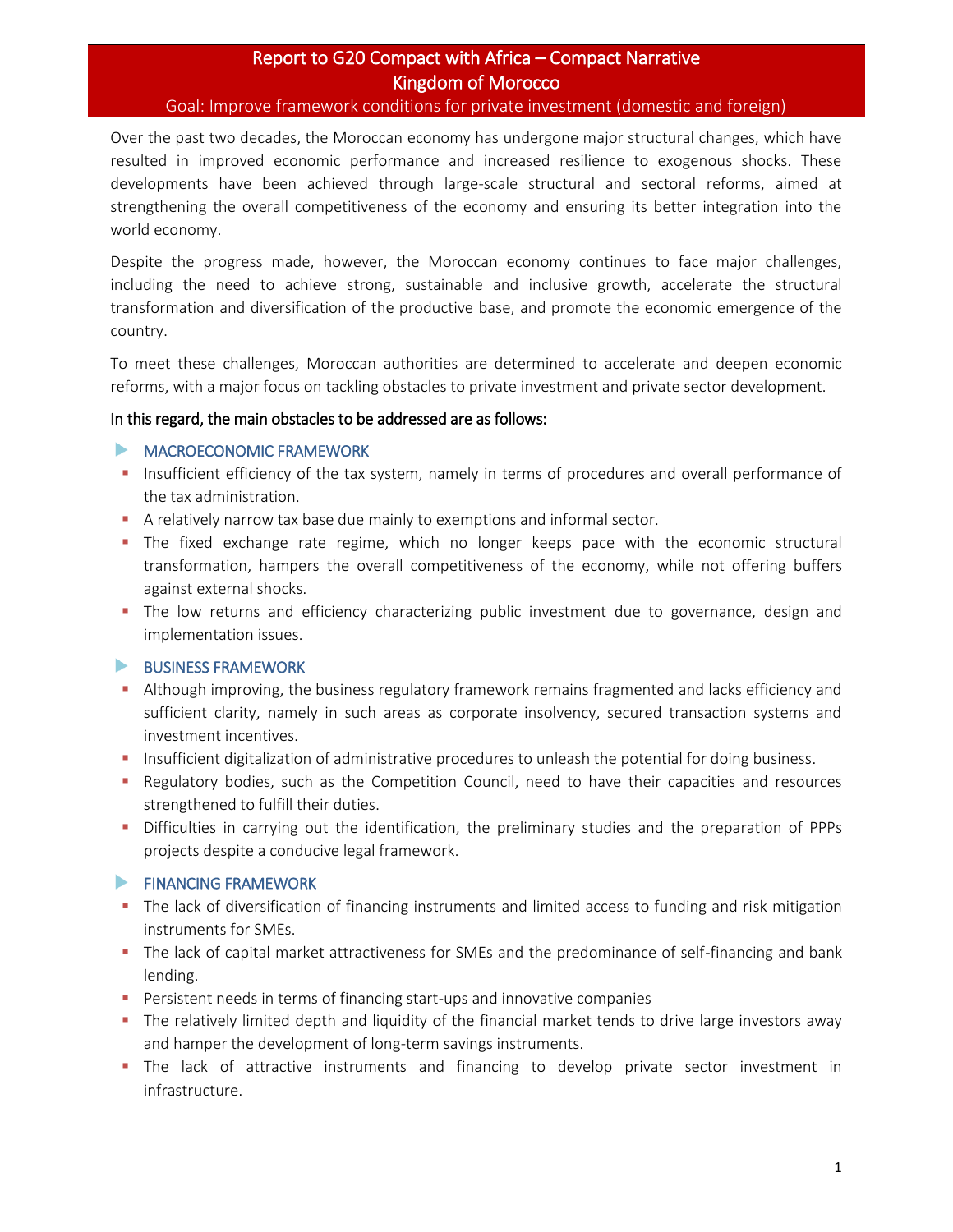| Report to G20 Compact with Africa - Policy Matrix                                                  |                                                                                                                                                                                                                 |                                                                                              |                                                                                                                                                                                                                                                                                                                                                                                                                                                                                                                                                                                                                                                                                                                                                                                                                                                                                                                                                                                                                                                                                                                                                                                                                                                                                                                                                                                                                                                                                                                                                                                                                                                                                                                                                                                                                                                                                           |  |  |  |  |  |  |
|----------------------------------------------------------------------------------------------------|-----------------------------------------------------------------------------------------------------------------------------------------------------------------------------------------------------------------|----------------------------------------------------------------------------------------------|-------------------------------------------------------------------------------------------------------------------------------------------------------------------------------------------------------------------------------------------------------------------------------------------------------------------------------------------------------------------------------------------------------------------------------------------------------------------------------------------------------------------------------------------------------------------------------------------------------------------------------------------------------------------------------------------------------------------------------------------------------------------------------------------------------------------------------------------------------------------------------------------------------------------------------------------------------------------------------------------------------------------------------------------------------------------------------------------------------------------------------------------------------------------------------------------------------------------------------------------------------------------------------------------------------------------------------------------------------------------------------------------------------------------------------------------------------------------------------------------------------------------------------------------------------------------------------------------------------------------------------------------------------------------------------------------------------------------------------------------------------------------------------------------------------------------------------------------------------------------------------------------|--|--|--|--|--|--|
| <b>Morocco</b><br>Goal: Improve framework conditions for private investment (domestic and foreign) |                                                                                                                                                                                                                 |                                                                                              |                                                                                                                                                                                                                                                                                                                                                                                                                                                                                                                                                                                                                                                                                                                                                                                                                                                                                                                                                                                                                                                                                                                                                                                                                                                                                                                                                                                                                                                                                                                                                                                                                                                                                                                                                                                                                                                                                           |  |  |  |  |  |  |
| <b>Focus Areas</b>                                                                                 | Government action                                                                                                                                                                                               | Indicators and<br>targets                                                                    | Partners' support                                                                                                                                                                                                                                                                                                                                                                                                                                                                                                                                                                                                                                                                                                                                                                                                                                                                                                                                                                                                                                                                                                                                                                                                                                                                                                                                                                                                                                                                                                                                                                                                                                                                                                                                                                                                                                                                         |  |  |  |  |  |  |
|                                                                                                    | Macroeconomic framework                                                                                                                                                                                         |                                                                                              |                                                                                                                                                                                                                                                                                                                                                                                                                                                                                                                                                                                                                                                                                                                                                                                                                                                                                                                                                                                                                                                                                                                                                                                                                                                                                                                                                                                                                                                                                                                                                                                                                                                                                                                                                                                                                                                                                           |  |  |  |  |  |  |
| Macroecono<br>mic stability                                                                        | " Continued implementation of tax reforms seeking to improve<br>the efficiency and equity of the tax system and make it more<br>investment-friendly, along with the strengthening of the tax<br>administration. | - Debt<br>ratio<br>below 60% of GDP<br>by 2021                                               | " IMF: Operational aspects of the exchange rate transition and policy dialogue on<br>comprehensive tax reforms and its distributional effects.<br>" IMF-METAC: Tax Administration Diagnostic Assessment (TADAT) and Tax gap analysis<br>$(RA-GAP)$ .                                                                                                                                                                                                                                                                                                                                                                                                                                                                                                                                                                                                                                                                                                                                                                                                                                                                                                                                                                                                                                                                                                                                                                                                                                                                                                                                                                                                                                                                                                                                                                                                                                      |  |  |  |  |  |  |
|                                                                                                    | Implementation of the transition to a more flexible exchange<br>rate regime.                                                                                                                                    |                                                                                              | <b>EU-WBG:</b> Fiscal policy reform / twinning in favor of tax administration (DGI) with French<br>and Spanish counterparts, and public governance (quality of service, control, recovery).<br>AfDB: Fiscal reform measures.<br><b>EBRD:</b> Transition to a more flexible exchange rate regime.<br>" OECD: Tax reforms specifically regarding international standards on transparency,<br>information exchange, BEPS and revenue statistics, Tax Inspectors Without Borders<br>Programme.<br><b>France:</b> TA for capacity building and improved governance.                                                                                                                                                                                                                                                                                                                                                                                                                                                                                                                                                                                                                                                                                                                                                                                                                                                                                                                                                                                                                                                                                                                                                                                                                                                                                                                            |  |  |  |  |  |  |
| <b>Public</b><br>investment<br>management                                                          | " Implementation of a new public investment management<br>strategy.<br>" Improving state-owned Enterprises (SOEs) governance and<br>performance.                                                                | Setting up a legal<br>framework<br>to<br>the<br>unify<br>investment<br>management<br>process | · WBG-IMF-AfDB: PIMA.<br>" WBG: Local government support program; City of Casablanca planning support; Infra<br>diagnostic/cascade approach to infra investment strategy; de-risking SOEs.<br><b>AfDB:</b> Support for the implementation of the transport and logistics overall strategy;<br>Training for SOEs administrators.<br>" AfDB-AFD-KFW: Support for the implementation of the Moroccan electricity network<br>overall strategy (ONEE).<br><b>AFD:</b> Loan to FEC; support for corporate governance of SOEs and/or associated<br>legal/regulatory framework; and Support for studies and pilot projects of national<br>reference (RAMSA) related to waste water re-use, industrial depollution and sewage<br>sludge valorization.<br><b>EBRD:</b> Corporate governance of SOEs and/or associated legal/regulatory framework.<br>" OECD: Governance of public investment under the Morocco-OECD Dialogue on<br>Territorial Development Policies, and Morocco's participation in OECD-WBG-led African<br>Roundtables on Infrastructure Governance; and OECD Program for the Governance of<br>Social Protection.<br><b>EU:</b> New program for social protection.<br><b>EIB:</b> Project loans directly to local Governments, municipalities or cities; Public<br>investment projects with high social impact in under-developed regions; TA to FEC.<br><b>- AECID:</b> Modernization of public services, quality system of vocational and educational<br>training, strengthening the local administrations in several areas, strengthening of public<br>policy for employment and regionalization, strengthening of Social and Solidarity<br>Economy policy, the establishment of an integrated information system for the childhood<br>protection.<br>" GIZ: Implementation of the vocational training reform, promoting youth employment in<br>rural areas through green jobs. |  |  |  |  |  |  |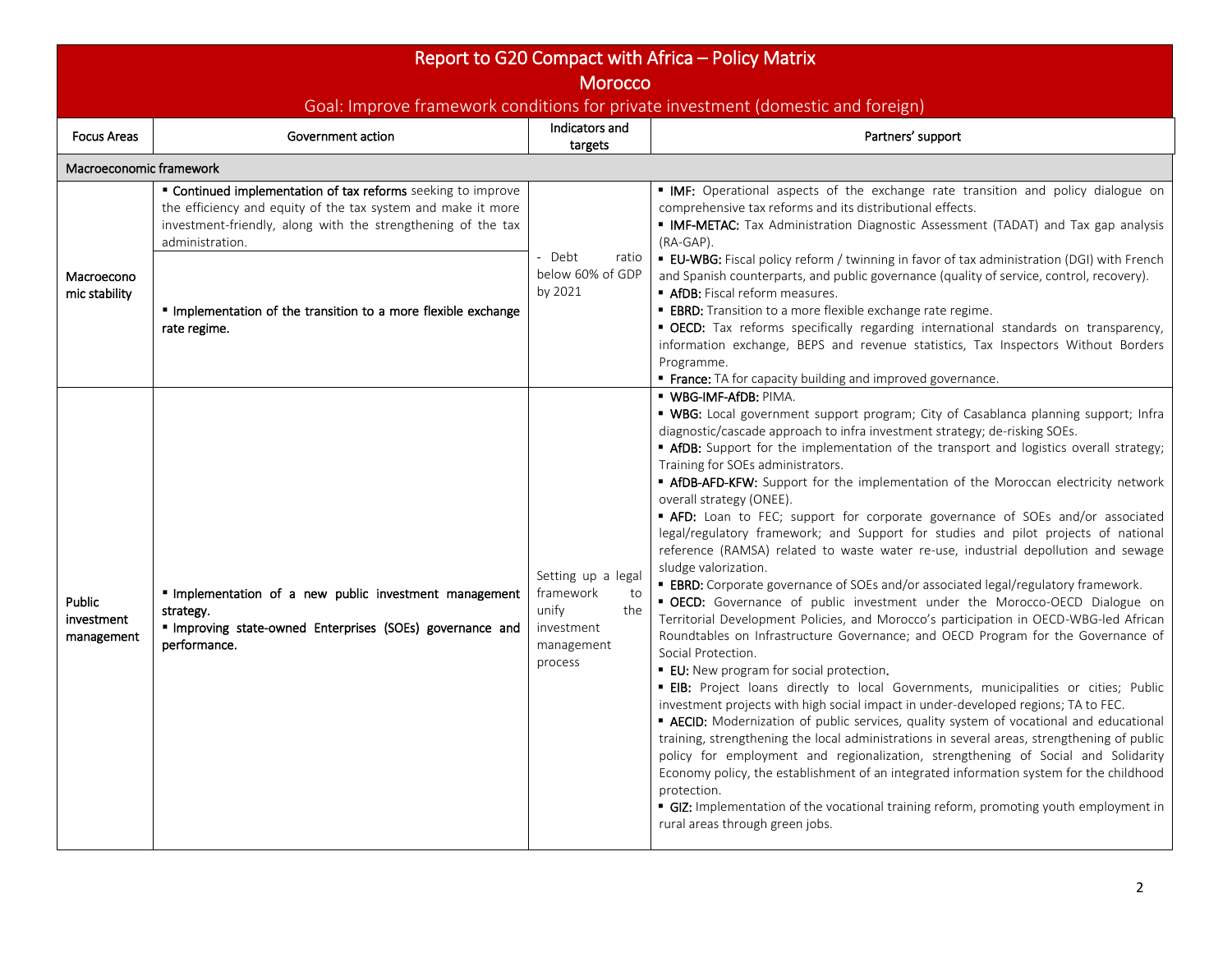| <b>Business Framework</b>                           |                                                                                                                                                                                                                                                                                                                                                                                                                                                                                                                                                                                                                                                                                                                                                                                                                                                                                                                                                                                                                                                                                                                                                                                                                                                                                                                                                                                                          |                                                                                                     |                                                                                                                                                                                                                                                                                                                                                                                                                                                                                                                                                                                                                                                                                                                                                                                                                                                                                                                                                                                                                                                                                                                                                                                                                                                                                                                                                                                                                                                                                                                                                                                                                                                             |  |  |  |
|-----------------------------------------------------|----------------------------------------------------------------------------------------------------------------------------------------------------------------------------------------------------------------------------------------------------------------------------------------------------------------------------------------------------------------------------------------------------------------------------------------------------------------------------------------------------------------------------------------------------------------------------------------------------------------------------------------------------------------------------------------------------------------------------------------------------------------------------------------------------------------------------------------------------------------------------------------------------------------------------------------------------------------------------------------------------------------------------------------------------------------------------------------------------------------------------------------------------------------------------------------------------------------------------------------------------------------------------------------------------------------------------------------------------------------------------------------------------------|-----------------------------------------------------------------------------------------------------|-------------------------------------------------------------------------------------------------------------------------------------------------------------------------------------------------------------------------------------------------------------------------------------------------------------------------------------------------------------------------------------------------------------------------------------------------------------------------------------------------------------------------------------------------------------------------------------------------------------------------------------------------------------------------------------------------------------------------------------------------------------------------------------------------------------------------------------------------------------------------------------------------------------------------------------------------------------------------------------------------------------------------------------------------------------------------------------------------------------------------------------------------------------------------------------------------------------------------------------------------------------------------------------------------------------------------------------------------------------------------------------------------------------------------------------------------------------------------------------------------------------------------------------------------------------------------------------------------------------------------------------------------------------|--|--|--|
| <b>Business</b><br>environment<br>and<br>regulation | " Simplifying business related administrative procedures and<br>strengthening dematerialization and creating one-stop shops:<br>- Online business creation<br>- Publication platform access (E-REGULATIONS)<br>- Ownership transfer<br>- Building permits and continued operationalization of one-<br>stop town planning centers<br>- Foreign Trade (Portnet)<br>- Continued automation of trade tribunals and Electronic<br>business management.<br>" Modernization of the legal, institutional and regulatory<br>framework for business:<br>- Reform of Book V of the Commercial Code on the<br>Regulation of corporate insolvency<br>- Secured transactions system<br>- Investment Charter<br>- Establishment of a legal incentive framework setting out<br>the conditions for planning, creating and managing<br>reception areas for industrial activities.<br>- Implementation of the public procurement reform,<br>including the establishment of the National Commission<br>on Public Procurement.<br>- Establishment of the Competition Council and<br>strengthening of its institutional capacities.<br>- Creation of regulatory authorities: electricity, postal<br>services<br>- Implementation of the National anti-corruption Strategy.<br>- Development of a National Regulatory Convergence<br>Program with the European Union and implementation of<br>Sectoral Indicative Action Plans. | Rank<br>among<br>the<br>50<br>first<br>countries<br>the<br>in<br>Doing<br><b>Business</b><br>Report | <b>EU:</b> Public-private dialogue platform; EU multisectoral convergence programme.<br>• AFD: Modernization of SMEs, implementation of the National anti-corruption Strategy.<br><b>EBRD:</b> Simplifying business-related administrative procedures; building the capacity of the<br>national agencies for the protection of competition; implementation of the National Anti-<br>corruption Strategy; establishment of platforms for public-private dialogue; enhancing access to<br>financial information through the establishment of credit bureaus, reform of credit registries, and<br>strengthening business registry agencies; promoting commercial mediation.<br>• OECD: Business climate reforms; investment Policy; and Anti-corruption Strategy; update of the<br>Morocco Investment Policy Review as a diagnostic tool following the new OECD Policy Framework<br>for Investment.<br>" AfDB: Reforms under the Industrial Acceleration Program; support to CNEA (Strategy<br>formulation); identification of constraints to SMEs exports to Africa.<br>" WBG: Portnet; secured transaction legal and regulatory; credit information infrastructure;<br>competition council and business climate (Doing Business).<br>ICA: Training program for improvement of investment business environment for the members of<br>the National Committee for Business Environment.<br>GIZ: Promotion of VSMEs (TAM III); Strengthening the Competition Council (Fund for Structural<br>and Regulatory Policy Advice (SOF)), Support to Moroccan Energy Strategy (PAPEM).<br><b>If Japan:</b> promote investment by concluding bilateral investment treaty. |  |  |  |
| Use of<br>standard<br>clauses in PPP                | " Development of Public-Private Partnerships:<br>- Development of methodological guides;<br>- Development of a financial model for PPP projects;<br>- Communication on the legal framework for PPPs in state<br>owned enterprises and ministerial departments.                                                                                                                                                                                                                                                                                                                                                                                                                                                                                                                                                                                                                                                                                                                                                                                                                                                                                                                                                                                                                                                                                                                                           | Approval<br>of 2 PPP<br>projects<br>per year                                                        | " AfDB-AFD-PROPARCO-EIB-WBG-KFW: Financing PPP projects;<br>" AFD: Support for the creation of training centers in delegated management to the private sector;<br>" AFD: Support to the Health Ministry on PPP development;<br>" AfDB-WBG: Development of PPP financial models;<br>" EU: Launch of a two-year twinning in favor of DEPP, grant co-financing (blending) for capital-<br>intensive infrastructure projects in sectors such as transport, energy, environment and social<br>development;<br><b>EIB:</b> Implementation of solid waste management contracts in Tangiers and Casablanca; PPP<br>Projects preparation in the Southern and Eastern Mediterranean (MED5P).<br>" WBG: Mainstream PPP in cascade infra investments.<br>GIZ: PPP development of sustainable solutions for waste in buildings, Program of the Strategic<br>Alliance "Avoiding marine litter - the use of plastic waste in cement plant".<br>KfW: Green Hospitals (PPP structure in health sector, energy efficient and environmentally<br>friendly) and telemedicine network to integrate and support health care centers in rural areas.<br><b>• Japan:</b> Promoting quality infrastructure development by catalyzing private funding in PPP<br>projects.                                                                                                                                                                                                                                                                                                                                                                                                             |  |  |  |